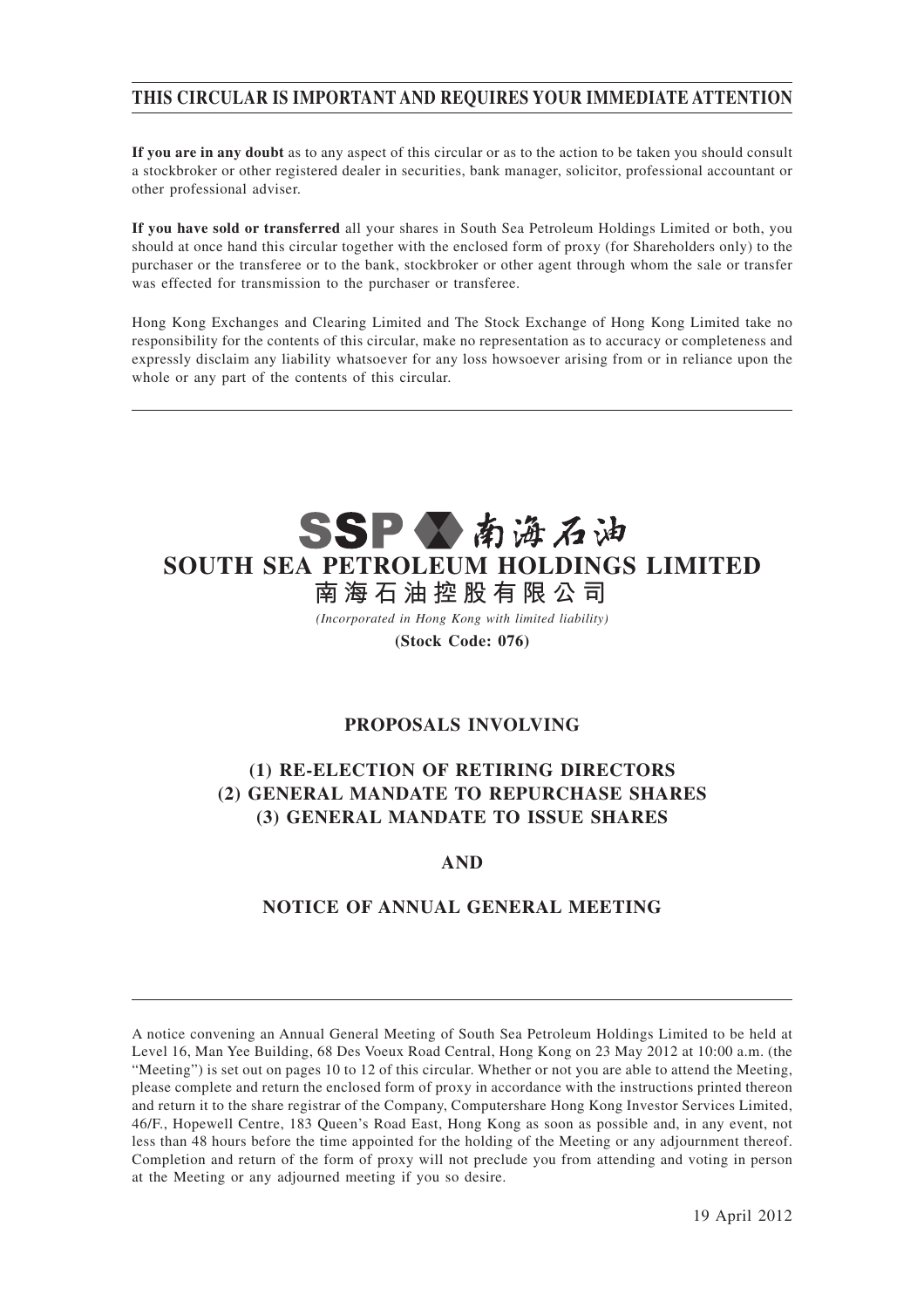### **DEFINITIONS**

*In this document, unless the context otherwise requires, the following expressions shall have the following meanings:*

| "Articles of Association" | the articles of association of South Sea Petroleum<br>Holdings Limited                                                                                                                      |  |
|---------------------------|---------------------------------------------------------------------------------------------------------------------------------------------------------------------------------------------|--|
| "Board"/"Directors"       | the board of directors of the Company                                                                                                                                                       |  |
| "Companies Ordinance"     | the Companies Ordinance (Chapter 32) of the Laws of<br>Hong Kong                                                                                                                            |  |
| "Company"                 | South Sea Petroleum Holdings Limited, a company<br>incorporated in Hong Kong with limited liability and the<br>shares of which are listed on the Stock Exchange                             |  |
| "Latest Practicable Date" | 11 April 2012, being the latest practicable date prior to<br>the printing of this document                                                                                                  |  |
| "Listing Rules"           | the Rules Governing the Listing of Securities on Stock<br>Exchange                                                                                                                          |  |
| "Meeting"                 | the Annual General Meeting of the Company to be held at<br>Level 16, Man Yee Building, 68 Des Voeux Road Central,<br>Hong Kong on 23 May 2012 at 10:00 a.m., and any<br>adjournment thereof |  |
| "Proposals"               | the re-election of retiring directors, the granting of<br>general mandate to repurchase and to issue shares, and<br>the extension of the general mandate                                    |  |
| "Share $(s)$ "            | ordinary share(s) of US\$0.001 each in the capital of the<br>Company as of the Latest Practicable Date                                                                                      |  |
| "Shareholder(s)"          | the shareholder(s) of the Company                                                                                                                                                           |  |
| "Stock Exchange"          | The Stock Exchange of Hong Kong Limited                                                                                                                                                     |  |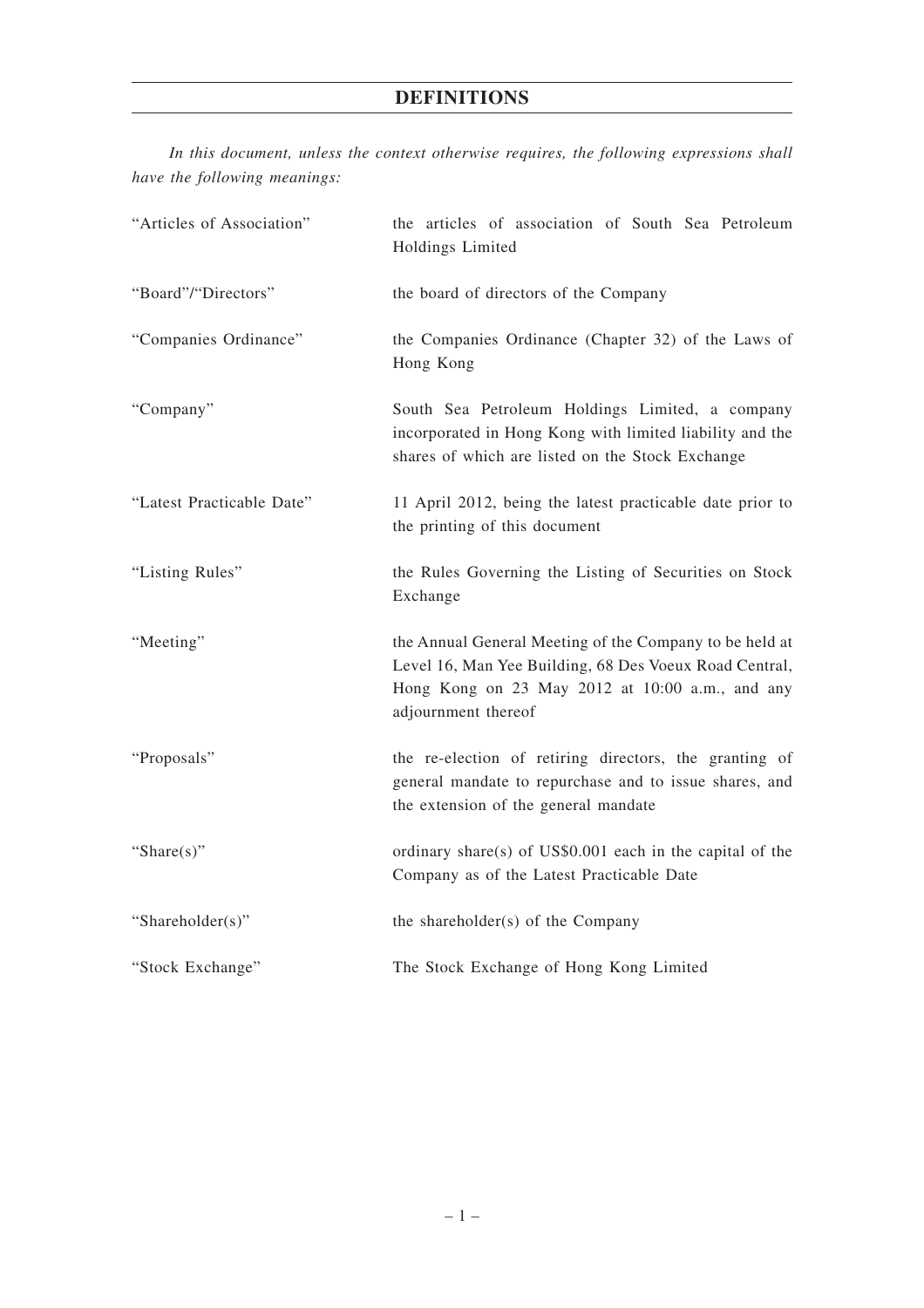### **LETTER FROM THE BOARD**

# SSPV南海石油

**SOUTH SEA PETROLEUM HOLDINGS LIMITED**

**南 海 石 油 控 股 有 限 公 司**

*(Incorporated in Hong Kong with limited liability)*

**(Stock Code: 076)**

*Executive Directors:* Mr. Guan Xinmin *(Chairman)* Ms. Lee Sin Pyung *(Managing Director)* Ms. Zhang Xue

*Independent Non-Executive Directors:* Mr. Lu Ren Jie Mr. Chai Woon Chew Mr. Ho Choi Chiu

*Registered Office:* Room 504 5/F, Chinachem Tower 34-37 Connaught Road Central Hong Kong

19 April 2012

*To the Shareholders*

Dear Sir or Madam,

### **INTRODUCTION**

The purpose of this circular is to provide you with details, and seek your approval at the Meeting, regarding, inter alia, the Proposals to (i) re-elect of retiring directors; (ii) grant general mandate enabling the Company to repurchase its own Shares (the "Repurchase Mandate"); (iii) grant general mandate enabling the Directors to issue and allot Shares (the "General Mandate"); and (iv) extend the General Mandate.

### **RE-ELECTION OF RETIRING DIRECTORS**

At the Meeting, Ms. Lee Sin Pyung ("Ms. Lee") and Ms. Zhang Xue ("Ms. Zhang") will retire as Directors by rotation and they, being eligible, offer themselves for re-election as Directors in accordance with 81A of the Articles of Association. Mr. Guan Xinmin ("Mr. Guan") was appointed on 8 July 2011. He will be holding office until the Meeting and be eligible for re-election.

Particulars of Mr. Guan, Ms. Lee and Ms. Zhang are set out in Appendix I of this document.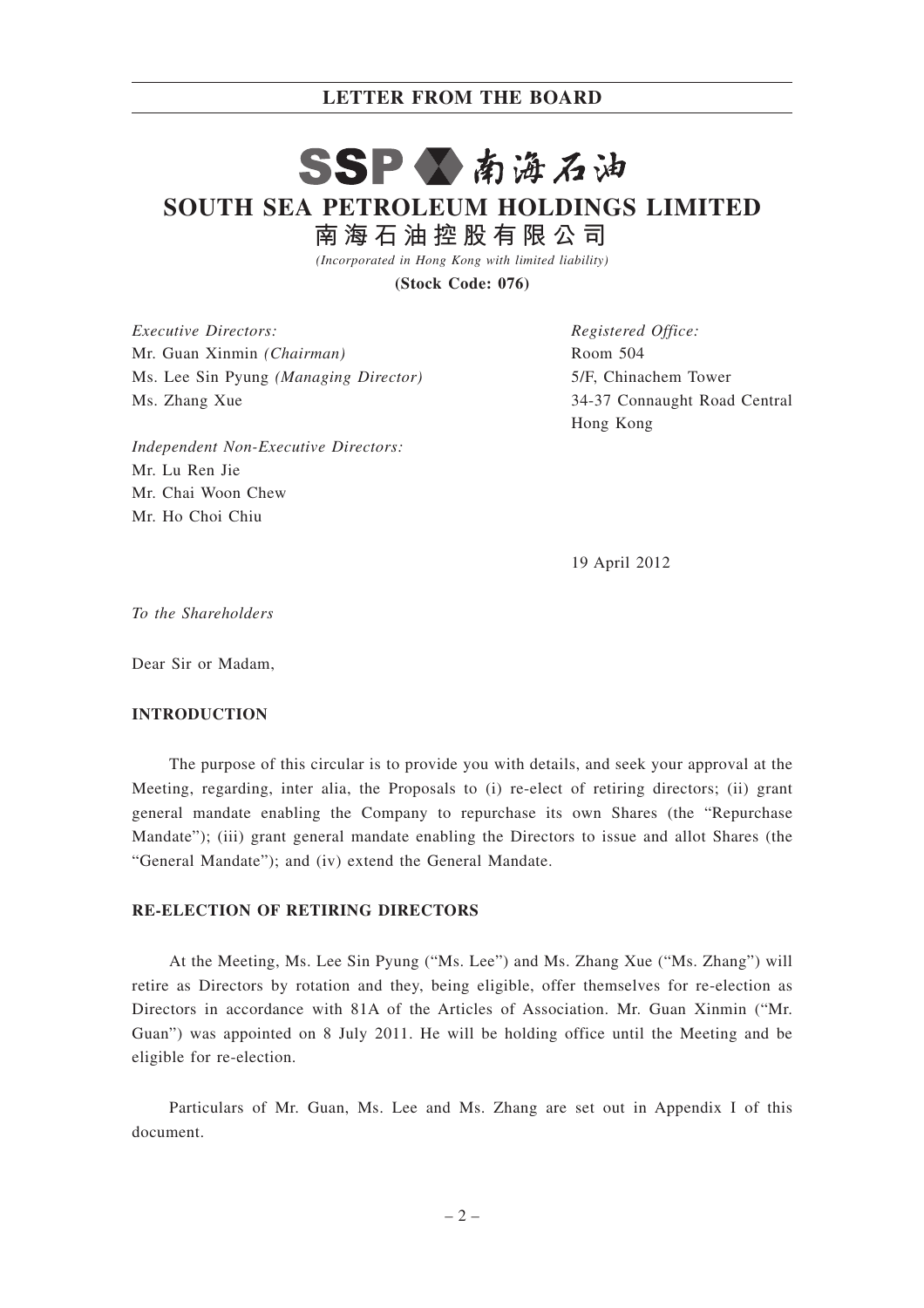### **LETTER FROM THE BOARD**

### **GENERAL MANDATE TO REPURCHASE SHARES**

At the last annual general meeting held on 11 May 2011, a general mandate was granted to the Directors to exercise power to repurchase Shares of the Company. Such mandate will lapse at the conclusion of the forthcoming Meeting. An ordinary resolution will be proposed at the Meeting to give a fresh mandate to the Directors to exercise the powers of the Company to repurchase Shares up to a maximum of 10 percent of the aggregate nominal amount of the share capital of the Company in issue as at the date of passing the relevant resolution.

The Repurchase Mandate would then continue in force until the conclusion of the next annual general meeting unless it is renewed at such meeting or until revoked or varied by an ordinary resolution of the Shareholders of the Company in general meeting prior to the next annual general meeting.

The main features of the Listing Rules regarding share repurchases on the Stock Exchange and further details in relation to the purchases by the Company of its own Shares are contained in the Explanatory Statement set out in the Appendix II hereto.

### **GENERAL MANDATE TO ISSUE SHARES**

At the last annual general meeting held on 11 May 2011, a general mandate was given to the Directors to exercise power to issue and otherwise deal with the Shares of the Company. Such mandate will lapse at the conclusion of the forthcoming Meeting. An ordinary resolution will be proposed at the Meeting to give a fresh mandate to the Directors to (i) issue and otherwise deal with Shares of the Company up to a maximum of 20 percent of the issued share capital of the Company as at the date of passing the relevant resolution and (ii) approve the addition to the General Mandate of any Shares repurchased by the Company under the authority of the Repurchase Mandate. The Directors have no present intention to issue any new Shares under such General Mandate.

The General Mandate would then continue in force until the conclusion of the next annual general meeting unless it is renewed at such meeting or until revoked or varied by ordinary resolution of the Shareholders of the Company in general meeting prior to the next annual general meeting.

### **VOTE TAKEN BY POLL**

Pursuant to the Listing Rules 13.39(4), vote of Shareholders will be taken by poll at the Meeting.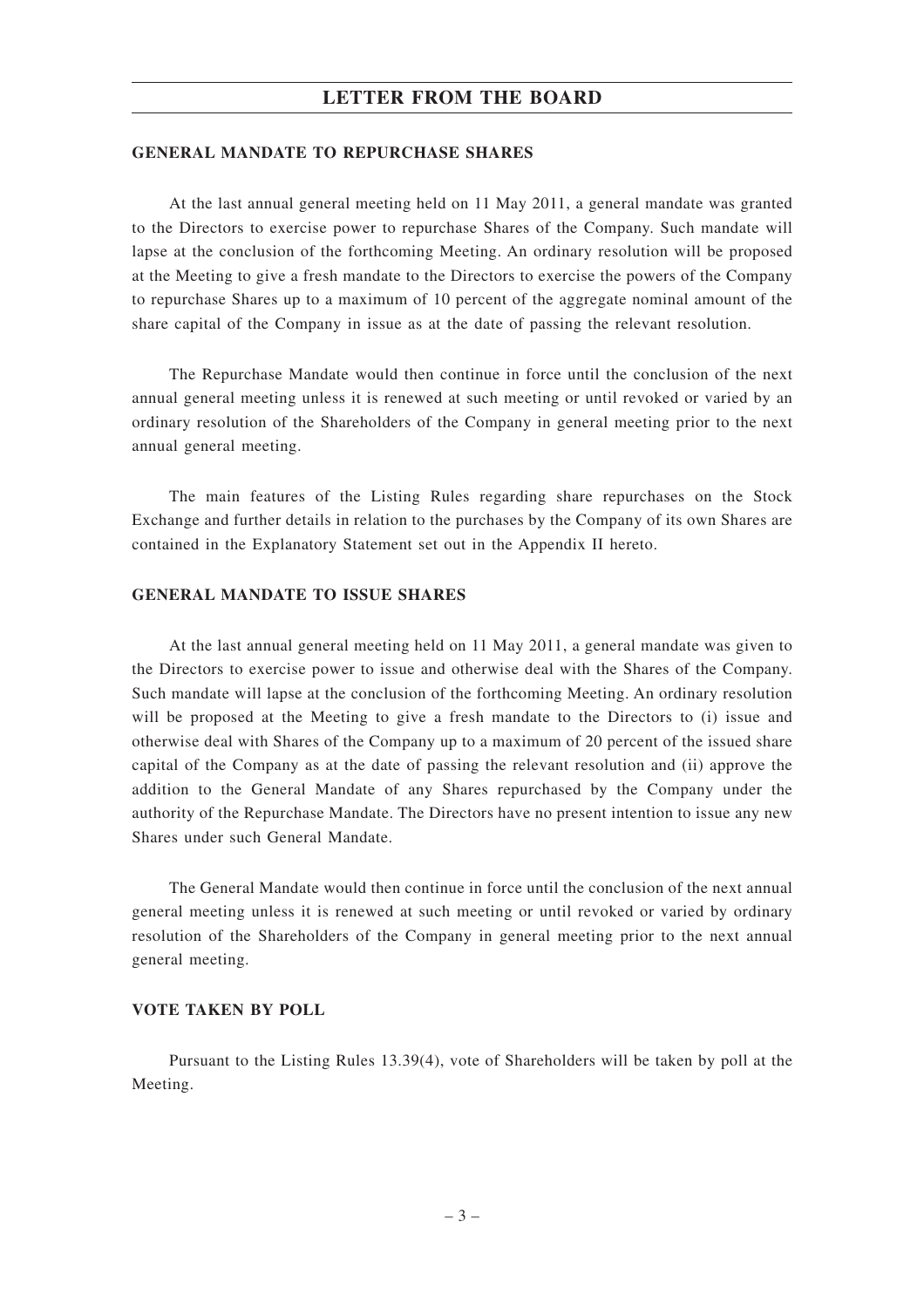### **LETTER FROM THE BOARD**

### **ANNUAL GENERAL MEETING**

Notice of the Meeting is set out on pages 10 to 12 of this circular, and a form of proxy for use at the Meeting is enclosed with this circular. Whether or not you intend to be present at the Meeting, you are requested to complete the form of proxy and return it to the Company's share registrar, Computershare Hong Kong Investor Services Limited at 46/F., Hopewell Centre, 183 Queen's Road East, Hong Kong in accordance with the instructions printed thereon not less than 48 hours before the time fixed for holding the Meeting. The completion and delivery of the form of proxy will not preclude Shareholders from attending and voting at the Meeting in person if they so wish.

### **ANNUAL REPORT**

A copy of the Annual Report of the Company in respect of the year ended 31 December 2011 incorporating copies of the Audited Financial Statements and the Reports of the Directors and Auditors will be published on the websites of the Stock Exchange of Hong Kong Limited (www.hkex.com.hk) and the Company (www.southseapetro.com.hk) and will be dispatched to the Shareholders who elected to receive the printed version of the corporate communication.

### **RECOMMENDATION**

The Directors are of the opinion that the Proposals are in the best interests of the Company and its Shareholders and accordingly recommend that the Shareholders vote in favour of the resolutions to be proposed at the Meeting.

> By order of the Board **South Sea Petroleum Holdings Limited Guan Xinmin** *Chairman*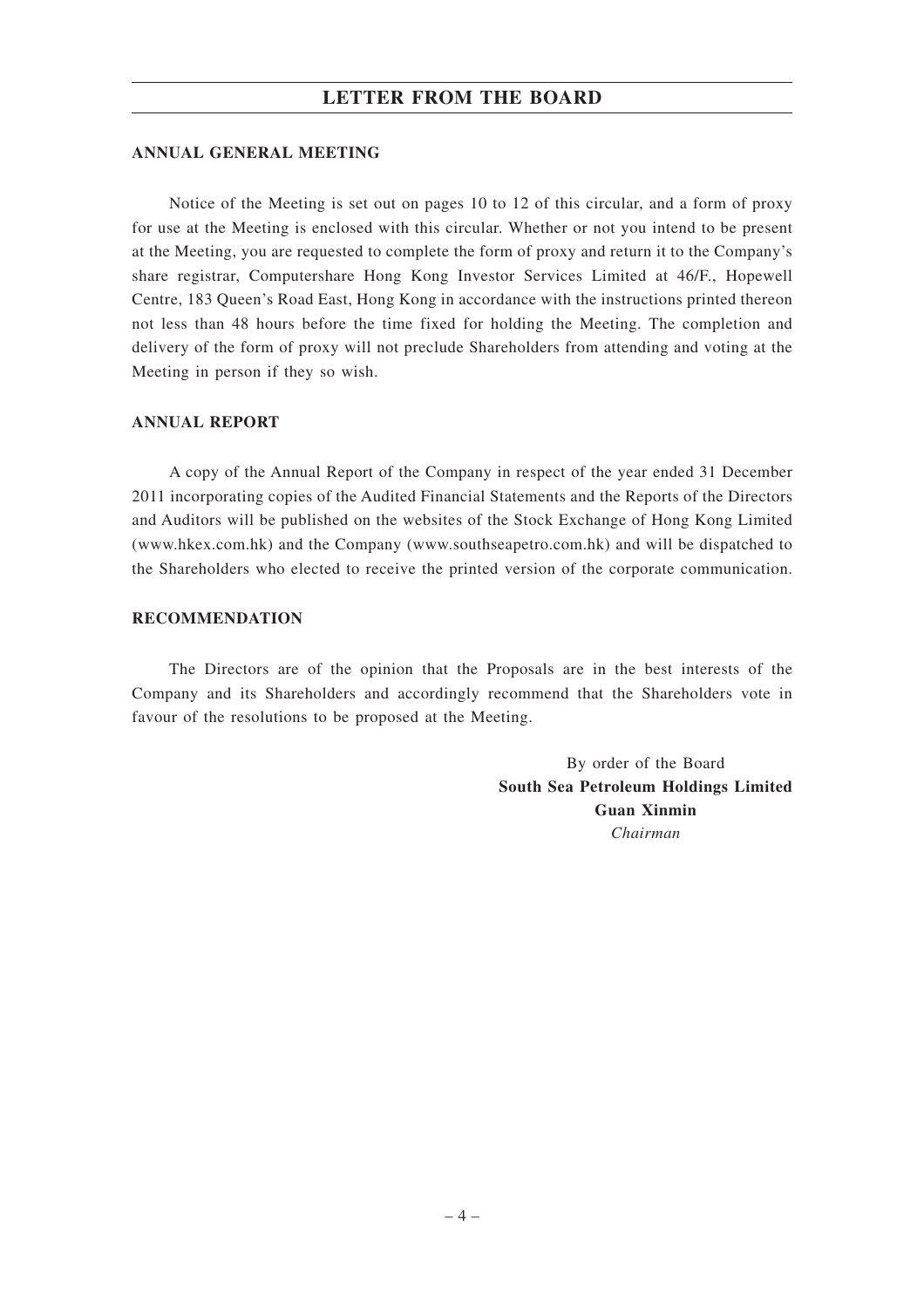### **APPENDIX I PARTICULARS OF DIRECTORS SUBJECT TO RE-ELECTION**

### **1. Mr. GUAN Xinmin**

Mr. GUAN Xinmin, aged 49, was appointed on 8 July 2011. Mr. Guan obtained his bachelor degree in Russian language and Russian affairs from the University of Heilongjiang in 1984. Mr. Guan worked in both governmental sector and private companies, with nearly 30 years' experiences in trading mineral products in China and European countries. He has established broad purchase and marketing channels of mineral products for China and Russian markets.

Mr. Guan is an independent person and does not have any relationship with any director, senior management, substantial shareholders or controlling shareholders of the Company, and does not have any interest in shares of the Company within the meaning of Part XV of the Securities and Future Ordinance.

Save as disclosed above, Mr. Guan has not held any directorship in other listed public companies during the past three years.

Mr. Guan has not entered into any service contract with the Company. His emolument of HK\$312,000 for the year ended 31 December 2011 was determined by the Directors in due course with reference to his duties and responsibilities with the Company. He has not been appointed for a specific term and he is eligible for re-election in accordance with the articles of association of the Company.

Save as disclosed above, there are no other matters relating to his appointment that used to be brought to the attention of the shareholders and there is no other information which is required to be disclosed pursuant to rule  $13.51(2)(h)$  to  $13.51(2)(v)$  of the Listing Rules.

### **2. Ms. LEE Sin Pyung**

Ms. LEE Sin Pyung, aged 48, was appointed as executive director and managing director in 2002. Ms. Lee had worked for many multi-international companies and has extensive experience and exposure to international trade.

Ms. Lee is an independent person and does not have any relationship with any director, senior management, substantial shareholders or controlling shareholders of the Company, and does not have any interest in shares of the Company within the meaning of Part XV of the Securities and Future Ordinance.

Save as disclosed above, Ms. Lee has not held any directorship in other listed public companies during the past three years.

Ms. Lee has not entered into any service contract with the Company. Her emolument of HK\$595,000 for the year ended 31 December 2011 was determined by the Directors in due course with reference to her duties and responsibilities with the Company. She has not been appointed for a specific term and she is subject to retirement, and re-election in accordance with the articles of association of the Company.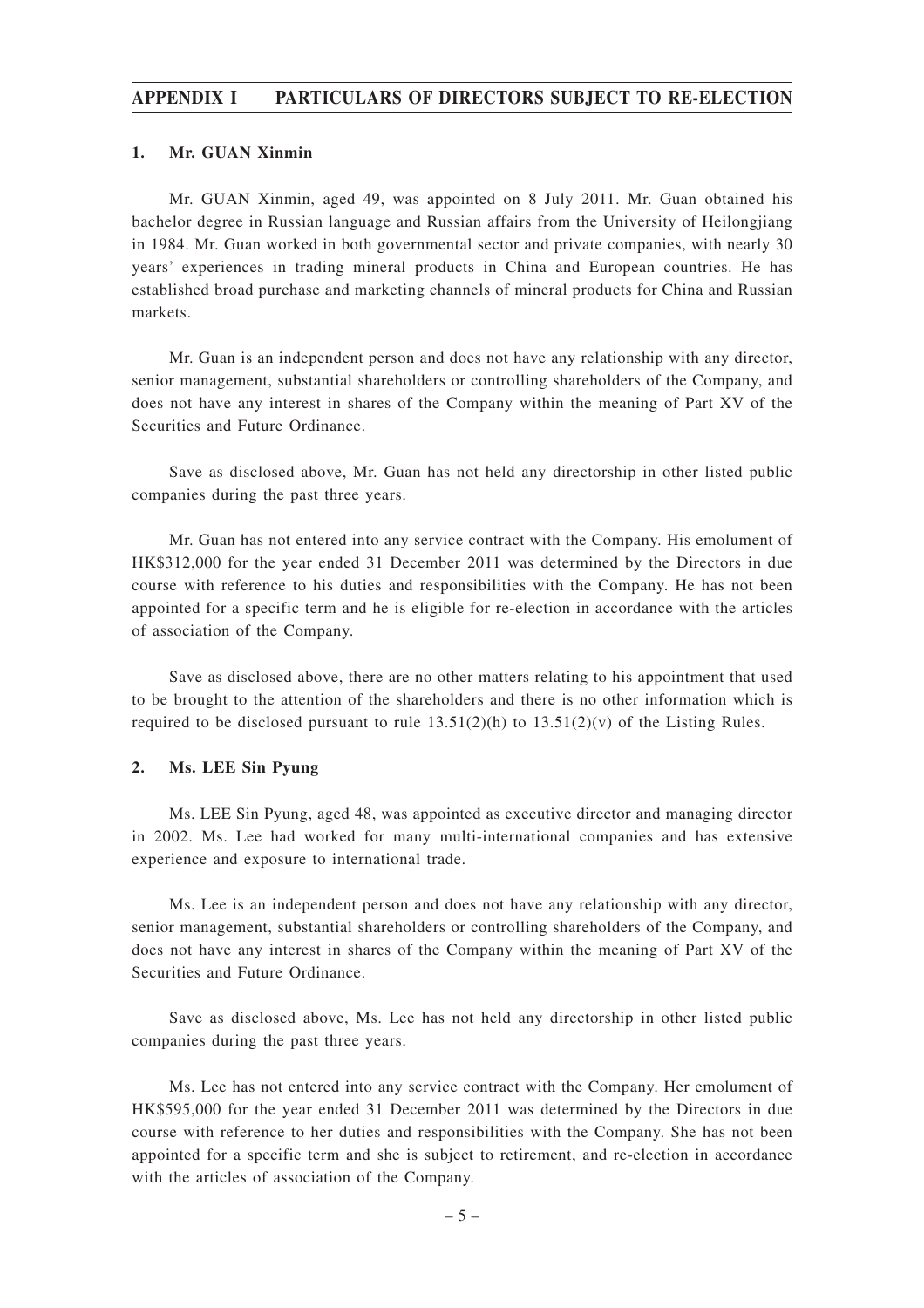### **APPENDIX I PARTICULARS OF DIRECTORS SUBJECT TO RE-ELECTION**

Save as disclosed above, there are no other matters relating to her appointment that used to be brought to the attention of the shareholders and there is no other information which is required to be disclosed pursuant to rule  $13.51(2)(h)$  to  $13.51(2)(v)$  of the Listing Rules.

### **3. Ms. ZHANG Xue**

Ms. Zhang, aged 34. She obtained a bachelor degree in Accountancy from Qingdao University in 1996. From 2001 to 2007, Ms. Zhang was employed as Account Manager in Beifang Mining Group Limited. Ms. Zhang is the wife of Mr. Song Xiu Qiang ("Mr. Song"), the Vice President of Marketing of the Company.

Save as being an executive director and the authorized representative, Ms. Zhang does not hold any other position in the Company or any of its subsidiaries nor did she hold any other directorships in the last three years in any other public companies, the securities of which are listed in Hong Kong or overseas. Saved as disclosed above that Ms. Zhang is the wife of Mr. Song, Ms. Zhang does not have any relationship with any other directors, senior management, substantial shareholders or controlling shareholders of the Company. As at the Latest Practicable Date, Ms. Zhang did not have any interests in shares of the Company within the meaning of Part XV of the Securities and Futures Ordinance (Chapter 571 of the Laws of Hong Kong).

Ms. Zhang has not entered into any service contract with the Company. Her emolument of HK\$578,000 for the year ended 31 December 2011 was determined by the Directors in due course with reference to her duties and responsibilities with the Company. She has not been appointed for a specific term and she is subject to retirement, and re-election in accordance with the articles of association of the Company.

Save as disclosed above, there are no other matters relating to her appointment that used to be brought to the attention of the shareholders and there is no other information which is required to be disclosed pursuant to rule  $13.51(2)(h)$  to  $13.51(2)(v)$  of the Listing Rules.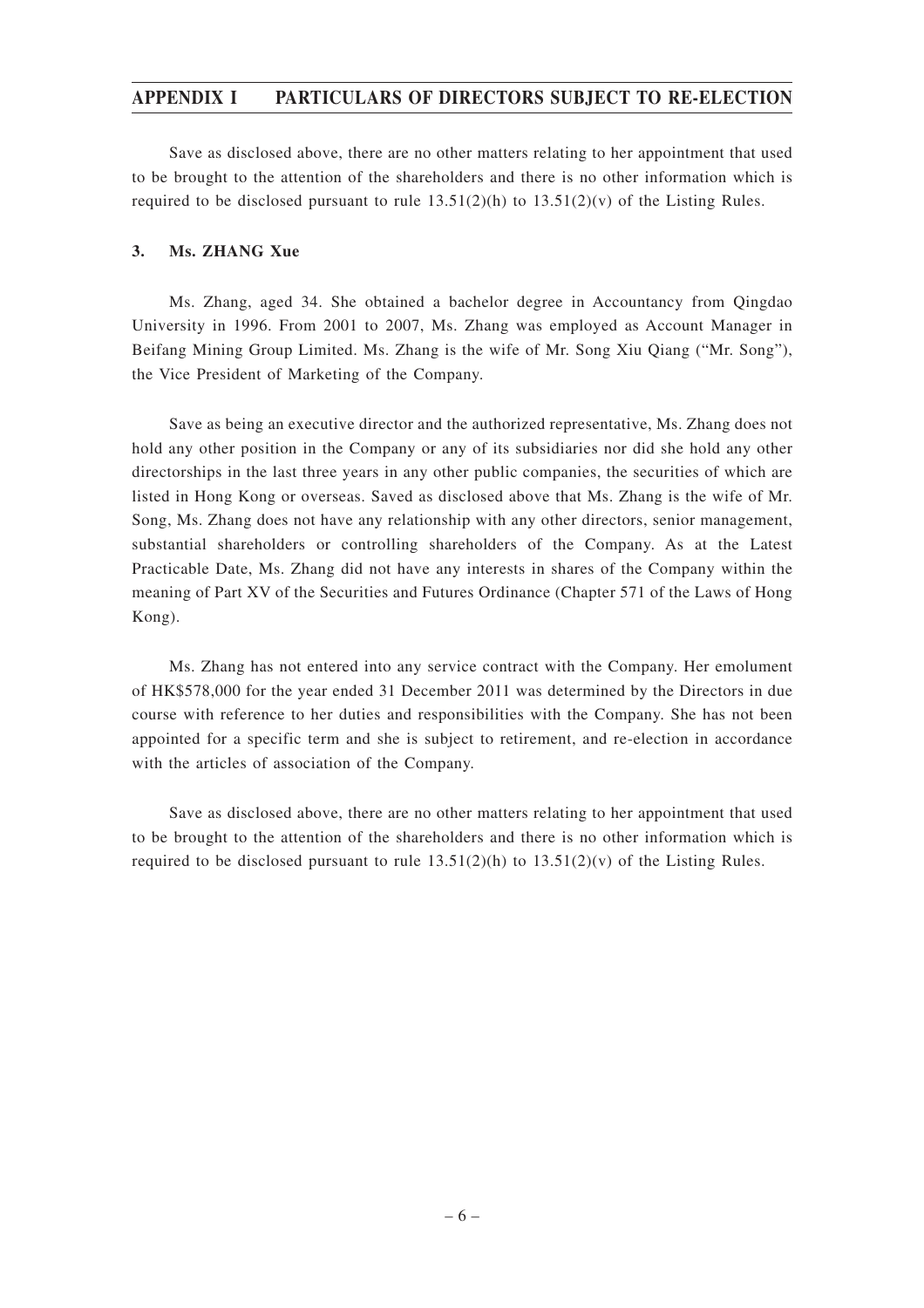### **APPENDIX II EXPLANATORY STATEMENT**

This Appendix II contains the particulars that are required by the Listing Rules  $10.06(1)(b)$  to be included in an explanatory statement to accompany the notice of the Meeting at which a resolution is to be proposed in relation to the purchase by the Company of its own Shares.

This Appendix II also constitutes the memorandum of the terms of the proposed repurchase as required under Section 49BA(3) of the Companies Ordinance.

### **1. SHAREHOLDERS' APPROVAL**

The Listing Rules provide that all proposed repurchases of shares by a company with its primary listing on the Stock Exchange must be approved in advance by an ordinary resolution, either by way of a general mandate to the directors of the company to make such repurchases or by specific approval of a particular transaction. The Listing Rules require an explanatory statement such as is contained herein to be sent to Shareholders to provide adequate information to enable them to decide whether to approve the grant of such a mandate.

### **2. SHARE CAPITAL**

As at the Latest Practicable Date, the issued share capital of the Company was 1,450,418,110 Shares of US\$0.001 each. Subject to the passing of the relevant resolutions and on the basis that no further Shares are issued or repurchased prior to the Meeting, the Company would be allowed under the Repurchase Mandate to repurchase a maximum of 145,041,811 Shares representing not more than 10 percent of the issued share capital of the Company at the Latest Practicable Date.

### **3. REASONS FOR REPURCHASES**

The Directors believe that the Repurchase Proposal is in the best interest of the Company and its Shareholders. Such repurchases may, depending on market conditions and funding arrangements at the time, lead to an enhancement of the net assets and/or earnings per share and will only be made when the Directors believe that such a repurchase will benefit the Company and its Shareholders.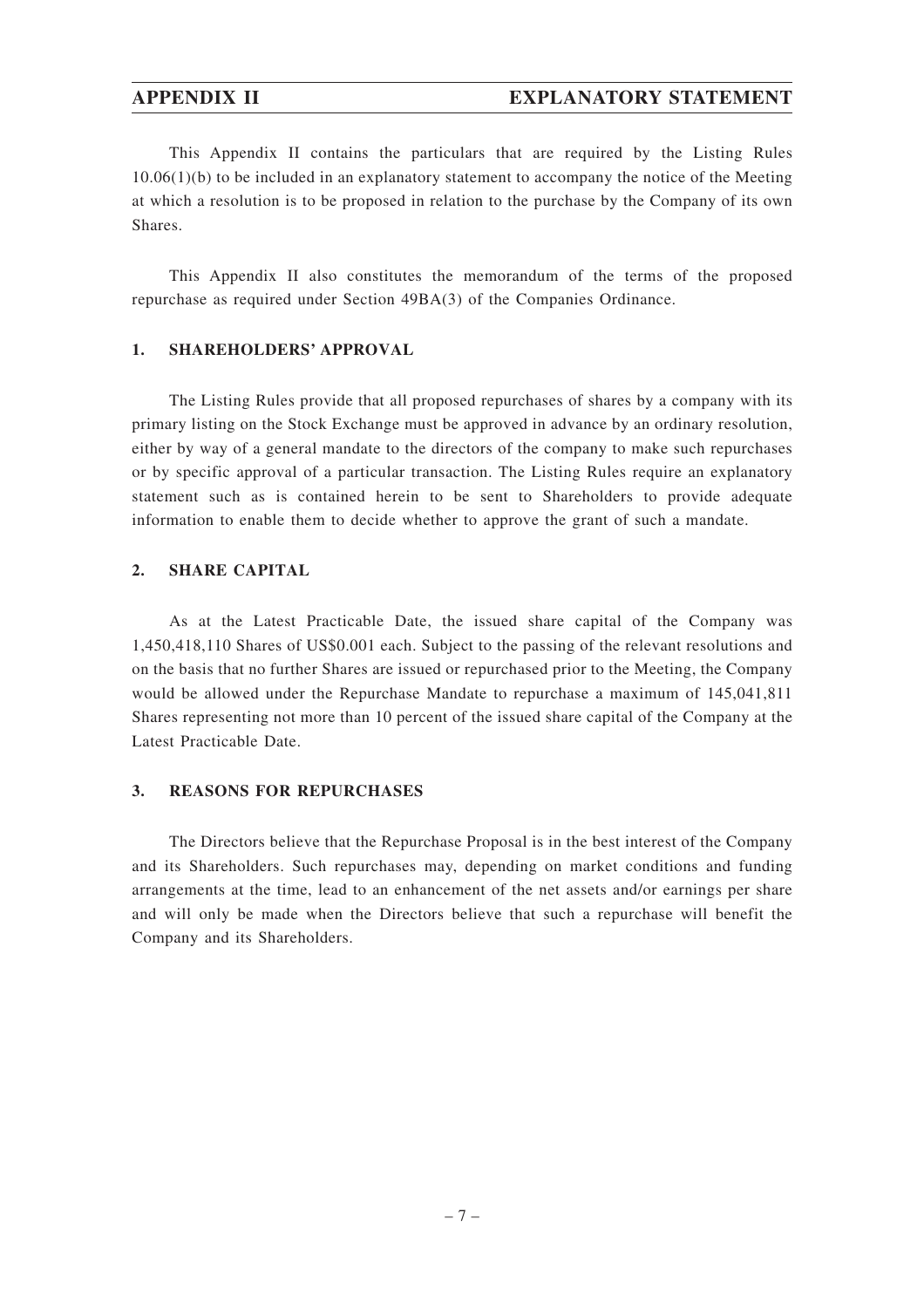### **4. FUNDING OF REPURCHASES**

Repurchases must be made out of funds legally available for such purpose in accordance with the Company's Memorandum and Articles of Association and the Companies Ordinance.

The Companies Ordinance provides that the amount of capital repaid in connection with a share repurchase may only be paid from the distributable profits of the Company and/or proceeds of a new issue of Shares made for the purpose of the repurchase to such extent allowable under the Companies Ordinance.

There might be a material adverse impact on the working capital or gearing position of the Company as compared with the position disclosed in the audited financial statements contained in the Annual Report for the year ended 31 December 2011 in the event that the proposed share repurchases were carried out in full at any time during the proposed repurchase period. However, the Directors do not propose to exercise the Repurchase Mandate to such extent as would, in the circumstances, have a material adverse effect on the working capital requirements of the Company or the gearing levels which in the opinion of the Directors are from time to time appropriate for the Company.

### **5. SHARE PRICES**

The highest and lowest prices at which the Shares were traded on the Stock Exchange in each of the previous twelve months were as follows:

|                                                | <b>Highest</b> | Lowest |
|------------------------------------------------|----------------|--------|
|                                                | HK\$           | HK\$   |
|                                                |                |        |
| May 2011                                       | 1.750          | 1.060  |
| June 2011                                      | 1.330          | 0.930  |
| <b>July 2011</b>                               | 1.160          | 1.010  |
| August 2011                                    | 1.050          | 0.730  |
| September 2011                                 | 0.770          | 0.480  |
| October 2011                                   | 0.700          | 0.390  |
| November 2011                                  | 0.690          | 0.255  |
| December 2011                                  | 0.260          | 0.231  |
| January 2012                                   | 0.275          | 0.215  |
| February 2012                                  | 0.465          | 0.280  |
| March 2012                                     | 0.405          | 0.181  |
| April 2012 (up to the Latest Practicable Date) | 0.193          | 0.175  |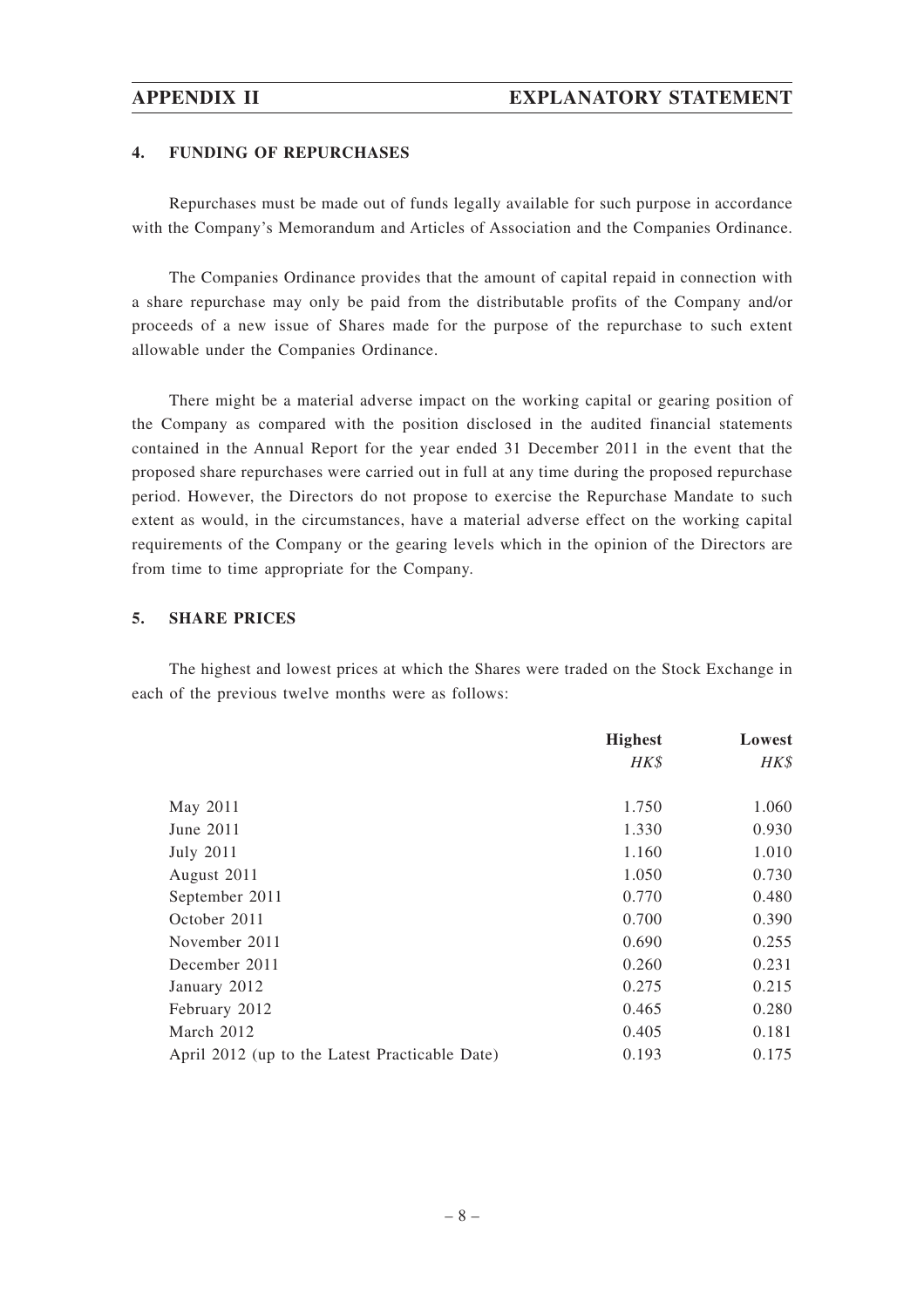### **6. UNDERTAKING**

The Directors have undertaken to the Stock Exchange that they will exercise the powers of the Company to make repurchases pursuant to the Repurchase Mandate in accordance with the Listing Rules and the Companies Ordinance.

None of the Directors nor, to the best of their knowledge having made all reasonable enquiries, any of their associates, has any present intention to sell any Shares to the Company under the Repurchase Mandate if such is approved by the Shareholders.

No connected persons (as defined in the Listing Rules) have notified the Company that they have a present intention to sell Shares to the Company or its subsidiaries, or have undertaken not to do so, in the event that the Repurchase Mandate is approved by the Shareholders.

### **7. HONG KONG CODES ON TAKEOVERS AND MERGERS AND SHARE REPURCHASES**

If, on the exercise of the power to repurchase Shares pursuant to the Repurchase Mandate, a shareholder's proportionate interest in the voting rights of the Company increases, such increase will be treated as an acquisition for the purpose of Rule 32 of the Hong Kong Codes on Takeovers and Mergers ("Takeover Code"). As a result, a shareholder or a group of Shareholders acting in concert could obtain or consolidate control of the Company and become obliged to make a mandatory offer in accordance with Rules 26 and 32 of the Takeover Code.

The Directors have no intention to exercise the Repurchase Mandate to such an extent.

### **8. SHARE REPURCHASES MADE BY THE COMPANY**

Neither the Company nor any of its subsidiaries has purchased any shares in the six months preceding the Latest Practicable Date.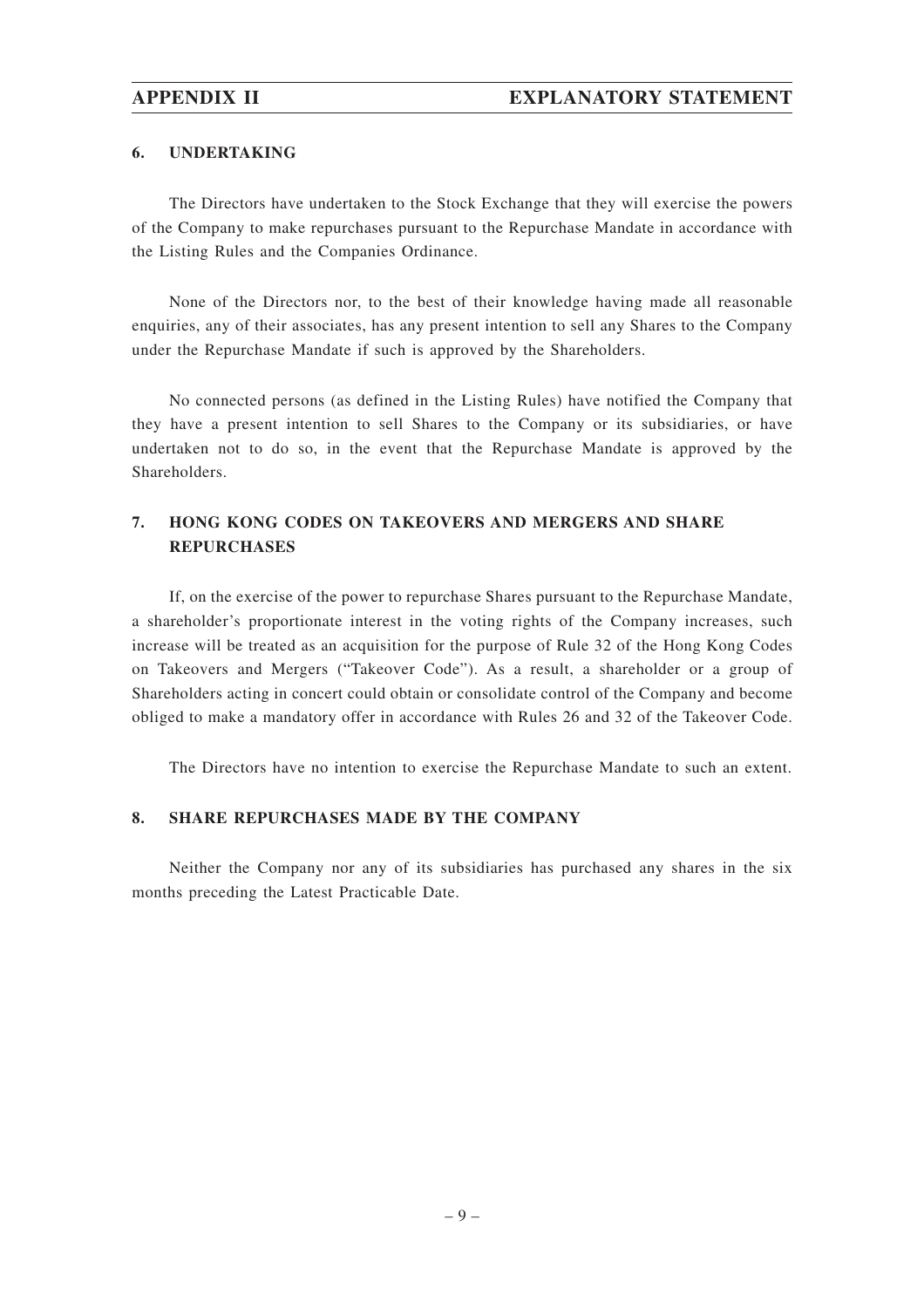### **NOTICE OF ANNUAL GENERAL MEETING**

## SSP公南海石油 **SOUTH SEA PETROLEUM HOLDINGS LIMITED 南 海 石 油 控 股 有 限 公 司**

*(Incorporated in Hong Kong with limited liability)* **(Stock Code: 076)**

**NOTICE IS HEREBY GIVEN THAT** an Annual General Meeting (the "Meeting") of South Sea Petroleum Holdings Limited ("the Company") will be held at Level 16, Man Yee Building, 68 Des Voeux Road Central, Hong Kong on 23 May 2012, at 10:00 a.m. for the following purposes:

### **Ordinary Business**

- 1. To receive and adopt the Audited Financial Statements and the Reports of the Directors and Auditor for the year ended 31 December 2011.
- 2. To re-elect the following directors of the Company:
	- (a) Mr. Guan Xinmin as an executive director.
	- (b) Ms. Lee Sin Pyung as an executive director.
	- (c) Ms. Zhang Xue as an executive director.
	- (d) To authorize the board of directors (the "Board") to fix the remuneration of the aforesaid directors.
- 3. To appoint JP Union & Co. as auditors and authorize the Board to fix their remuneration.

To consider as special business, and if thought fit, pass with or without amendments, the following resolutions as Ordinary Resolutions:

### **Special Business**

### 4. "**THAT**

(a) subject to paragraph (b) below, the exercise by the directors of the Company during the Relevant Period (as hereinafter defined) of all the powers of the Company to purchase shares in the capital of the Company on the Stock Exchange of Hong Kong Limited (the "Stock Exchange") or on any other exchange on which the shares of the Company may be listed and recognized by the Securities and Futures Commission and the Stock Exchange for this purpose, subject to and in accordance with all applicable laws and/or the requirements of the Rules Governing the Listing of Securities on the Stock Exchange or of any other stock exchanged as amended from time to time, be and is hereby generally and unconditionally approved;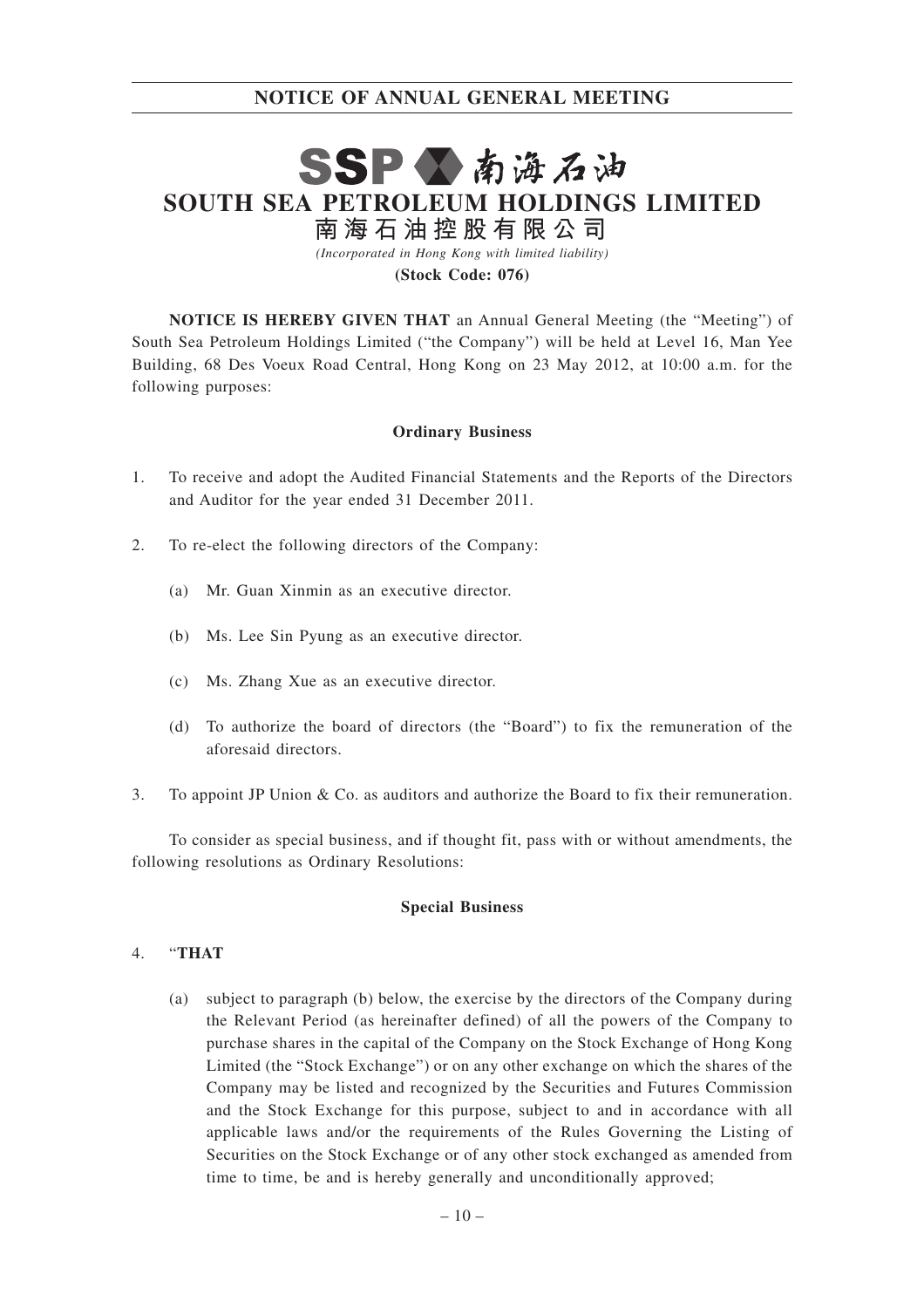### **NOTICE OF ANNUAL GENERAL MEETING**

- (b) the aggregate nominal amount of shares which may be purchased by the Company pursuant to the approval in paragraph (a) above shall not exceed 10 percent of the aggregate nominal amount of the share capital of the Company in issue as at the date of the passing of this resolution; and the said approval shall be limited accordingly; and
- (c) for the purpose of this resolution, "Relevant Period" means the period from the passing of this resolution until whichever is the earlier of:
	- (1) the conclusion of the next annual general meeting of the Company;
	- (2) the expiration of the period within which the next annual general meeting of the Company is required by law to be held; and
	- (3) the revocation or variation of the authority given under this resolution by ordinary resolution of the Company in general meeting."

### 5. "**THAT**

- (a) subject to paragraph (c) below, the exercise by the directors of the Company during the Relevant Period (as hereinafter defined) of all the powers of the Company to allot, issue and deal with additional shares in the capital of the Company, and to make or grant offers, agreements and options which might require the exercise of such power, be and is hereby generally and unconditionally approved;
- (b) the approval in paragraph (a) above shall authorize the directors of the Company during the Relevant Period to make or grant offers, agreements and options which might require the exercise of such power after the end of the Relevant Period;
- (c) aggregate nominal amount of shares allotted or agreed conditionally or unconditionally to be allotted (pursuant to an option or otherwise) by the directors of the Company pursuant to the approval in paragraph (a) above, otherwise than pursuant to (i) a Rights Issue (as hereinafter defined), (ii) the exercise of any option granted under any option scheme or similar arrangement for the time being adopted for the grant or issue to employees of the Company and/or any of its subsidiaries of options to subscribe for, or rights to acquire, shares of the Company, (iii) the exercise of rights of subscription or conversion under the terms of any warrants issued by the Company, or any other securities which are convertible into shares of the Company, and from time to time outstanding or (iv) any scrip dividend or similar arrangement providing for the allotment of shares of the Company in accordance with its Articles of Association, shall not exceed 20 percent of the aggregate nominal amount of the share capital of the Company in issue as at the date of the passing of this resolution and the said approval be limited accordingly; and